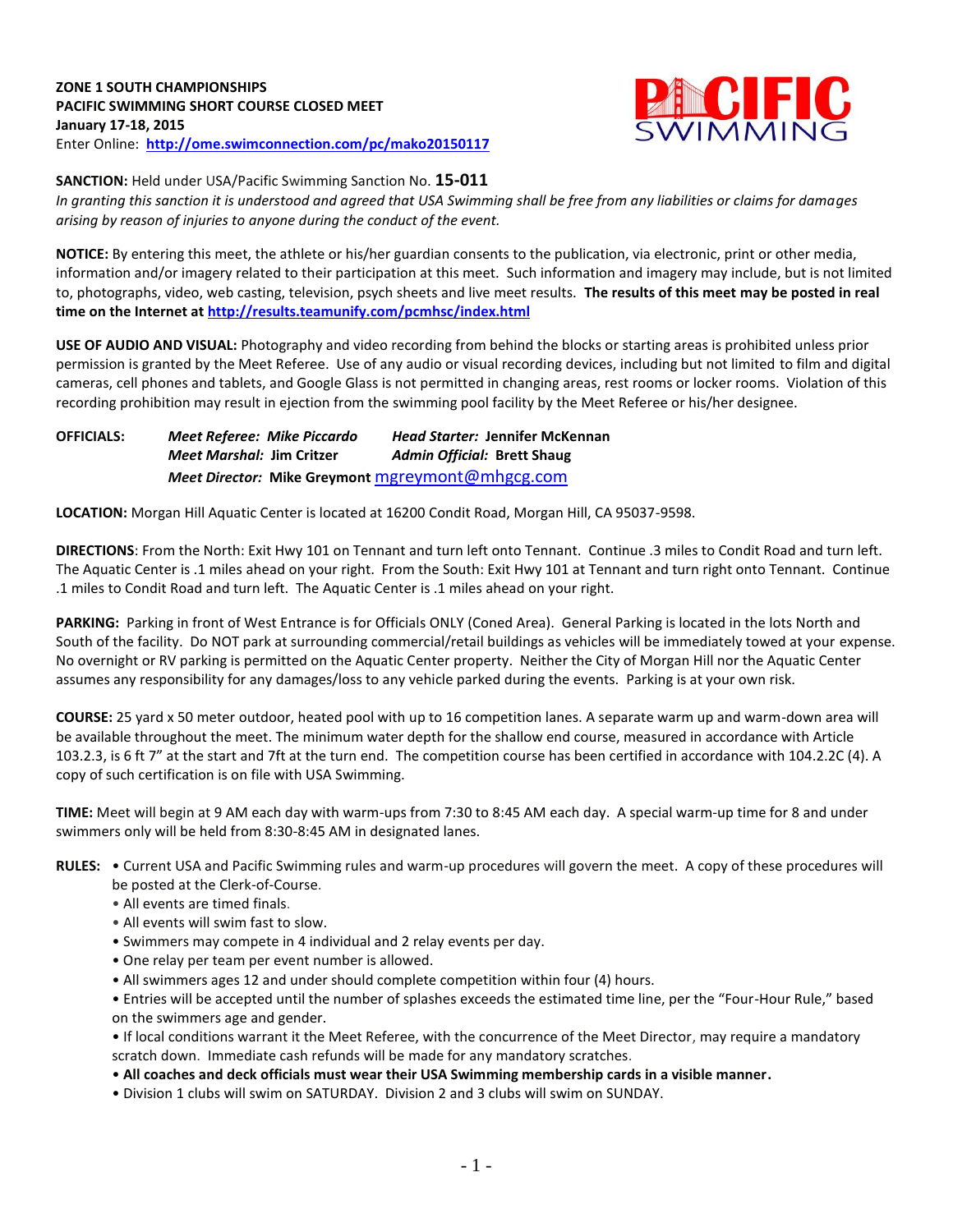**UNACCOMPANIED SWIMMERS:** Any USA-S athlete-member competing at the meet must be accompanied by a USA Swimming member-coach for the purposes of athlete supervision during warm-up, competition and warm-down. If a coach-member of the athlete's USA-S Club does not attend the meet to serve in said supervisory capacity, it is the responsibility of the swimmer or the swimmer's legal guardian to arrange for supervision by a USA-S member-coach. The Meet Director or Meet Referee may assist the swimmer in making arrangements for such supervision; however, it is recommended that such arrangements be made in advance of the meet by the athlete's USA-S Club Member-Coach.

**RACING STARTS:** Swimmers must be certified by a USA-S member-coach as being proficient in performing a racing start, or must start the race in the water. It is the responsibility of the swimmer or the swimmer's legal guardian to ensure compliance with this requirement.

**RESTRICTIONS:** • Smoking and the use of other tobacco products is prohibited throughout the facility including but not limited to pool deck, parking lots, locker rooms, and general seating areas.

- Sale and use of alcoholic beverages is prohibited in all areas of the meet venue.
- No glass containers are allowed in the meet venue.
- No propane heater is permitted except for snack bar/meet operations.
- All shelters must be properly secured.
- Changing into or out of swimsuits other than in locker rooms or other designated areas is prohibited.

• Destructive devices, to include but not limited to, explosive devices and equipment, firearms (open or concealed), blades, knives, mace, stun guns and blunt objects are strictly prohibited in the swimming facility and its surrounding areas. If observed, the Meet Referee or his/her designee may ask that these devices be stored safely away from the public or removed from the facility. Noncompliance may result in the reporting to law enforcement authorities and ejection from the facility. Law enforcement officers (LEO) are exempt per applicable laws.

**ELIGIBILITY:** • Swimmers must be current members of USA-S and enter their name and registration number on the meet entry card as they are shown on their Registration Card. If this is not done, it may be difficult to match the swimmer with the registration and times database. The meet host will check all swimmer registrations against the SWIMS database and if not found to be registered, the Meet Director shall accept the registration at the meet (a \$10 surcharge will be added to the regular registration fee). Duplicate registrations will be refunded by mail.

• For 9/Up swimmers, swimmers in the "A" Division must have met at least the listed USA Swimming Motivational "A" minimum time standard. Swimmers in the "B" Division must have met at least the listed USA Swimming Motivational "BB" time standard. All entry times slower than the listed "BB" time standard will be in the "C" Division.

• For 8/Under swimmers, swimmers in the "A" Division must have met at least the listed Pacific Swimming Motivational "A" minimum time standard. Swimmers in the "B" Division must have met at least the listed "B" time standard. All entry times slower than the listed "B" time standard will be in the "C" Division.

### • Entries with **"NO TIME" will be accepted AS LONG as the swimmer has one time in the USA Swimming database. THIS MEET CAN NOT BE THEIR FIRST MEET.**

• Entry times submitted for this meet will be checked against a computer database and may be changed in accordance with Pacific Swimming Entry Time Verification Procedures.

• Disabled swimmers are welcome to attend this meet and should contact the Meet Director or Meet Referee regarding and special accommodations on entry times and seeding per Pacific Swimming policy.

• Swimmers 19 years of age and over may compete in the meet for time only, no awards. Such swimmers must have met standards for the 17-18 age group.

• The swimmer's age will be the age of the swimmer on the first day of the meet (January, 17 for Division 1, January 18 for Divisions 2 & 3)

**ENTRY FEES:** \$4.00 per event plus an \$8.00 participation fee per swimmer. \$9.00 per Relay Team entered. Entries will be rejected if payment is not sent at time of request.

**ONLINE ENTRIES:** To enter on-line go to **<http://ome.swimconnection.com/pc/mako20150117>** to receive an immediate entry confirmation. This method requires payment by credit card. Swim Connection LLC charges a processing fee for this service, equal to \$1 per swimmer plus 5% of the total Entry Fees. Please note that the processing fee is a separate fee from the Entry Fees. If you do not wish to pay the processing fee, enter the meet using a mail entry. **Entering online is a convenience, is completely voluntary, and is in no way required or expected of a swimmer by Pacific Swimming.** Online entries will be accepted through Wednesday, **January 7th, 2015.**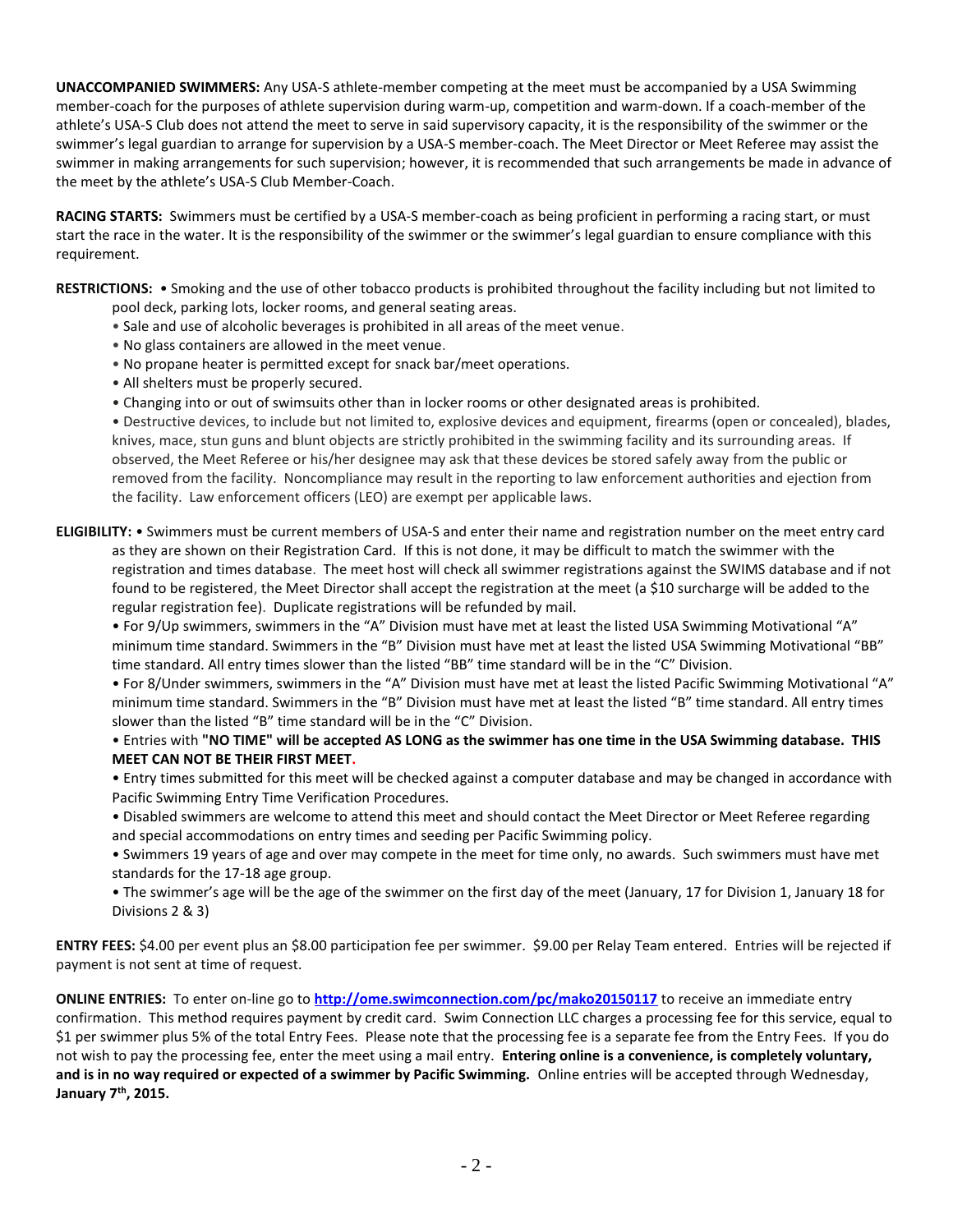**MAILED OR HAND DELIVERED ENTRIES**: Entries must be on the attached consolidated entry form. Forms must be filled out completely and printed clearly with swimmers best time. Entries must be postmarked by midnight, Monday, **January 5th ,** or hand delivered by 6:30 p.m. Wednesday, January 7<sup>th</sup>, 2015. No late entries will be accepted. No refunds will be made, except mandatory scratch downs. Requests for confirmation of receipt of entries should include a self-addressed envelope.

#### **MAKE CHECK PAYABLE TO**: Zone 1 South

| <b>MAIL ENTRIES TO: Mike Greymont</b> | <b>Hand deliver entries to:</b> Mike Greymont / Makos |
|---------------------------------------|-------------------------------------------------------|
| 409 Tennant Station #423              | 16200 Condit Road                                     |
| Morgan Hill, CA 95037                 | Morgan Hill, CA 95037                                 |

**CHECK-IN:** The meet will be deck seeded. Swimmers must check-in at the Clerk-of-Course. Close of check-in for all individual events shall be no more than 60 minutes before the estimated time of the start of the first heat of the event. No event shall be closed more than 30 minutes before the scheduled start of the session. Swimmers who do not check in will not be seeded and will not be allowed to compete in that event.

**SCRATCHES:** Any swimmers not reporting for or competing in an individual timed final event that they have checked in for shall not be penalized.

**AWARDS:** The swimmer's awards will be available to a team representative at the end of the competition each day. "A" medals will be awarded to swimmers achieving new USA-S Motivational "A" times. The team awards will be presented following the meet conclusion.

| <b>Classification</b> | <b>Awards</b>                             |
|-----------------------|-------------------------------------------|
| A                     | Distinctive pins 1st-3rd, ribbons 4th-8th |
| <b>BB</b>             | Distinctive pins 1st-3rd, ribbons 4th-8th |
| B                     | Rosettes 1st-3rd, ribbons 4th-8th         |
| Relays                | Distinctive pins 1st-3rd, ribbons 4th-8th |
| <b>Team</b>           | Plagues 1st-3rd for each division         |

**TEAM SCORING:** Teams will be placed into one of three divisions based on their number of USA-S swimmers registered.

| <b>Division</b> | # Of Registered Swimmers |
|-----------------|--------------------------|
|                 | More than 170            |
| ш               | 80-169                   |
| Ш               | Less than 80             |

DIVISION 1: BAY, CAB, OAQ, PEAK, QSS, SCSC, SEA, WEST DIVISION 2: MBSC, CRUZ, GGST, MAKO, MCAT, SBA, SLST, SLUG, SVS, TIDE, VS, WAVE DIVISION 3: CSC, GATO, LGSC, MHSA, MTW, TMPO

Team points are scored according to the table below.

| <b>Divisions</b> | 1st | 2 <sub>nd</sub> | 3rd | 4 <sup>th</sup> | 5 <sup>th</sup> | 6 <sup>th</sup> | -th | 8 <sup>th</sup> | 9 <sup>th</sup> | $10^{\text{th}}$ | 11 <sup>th</sup> | 12th |
|------------------|-----|-----------------|-----|-----------------|-----------------|-----------------|-----|-----------------|-----------------|------------------|------------------|------|
| A                | 11  | 9               | 8   |                 | 6               |                 | 4   |                 | 2               |                  |                  |      |
| B                | 11  | 9               | 8   |                 | 6               | э               | 4   |                 | $\overline{2}$  |                  |                  |      |
|                  | 11  | 9               | 8   |                 | 6               | э               | 4   | э               | $\overline{2}$  |                  |                  |      |
| Relay            | 26  | 22              | 20  | 18              | 16              | 14              | 12  | 10              | 8               | 6                |                  |      |

#### **MINIMUM OFFICIALS:**

| Club swimmers entered in session | Trained and carded officials requested |  |  |  |  |  |  |
|----------------------------------|----------------------------------------|--|--|--|--|--|--|
| $1 - 10$                         | 0                                      |  |  |  |  |  |  |
| $11 - 25$                        |                                        |  |  |  |  |  |  |
| $26 - 50$                        |                                        |  |  |  |  |  |  |
| $51 - 75$                        | ς                                      |  |  |  |  |  |  |
| 76-100                           | 4                                      |  |  |  |  |  |  |
| 100 or more                      |                                        |  |  |  |  |  |  |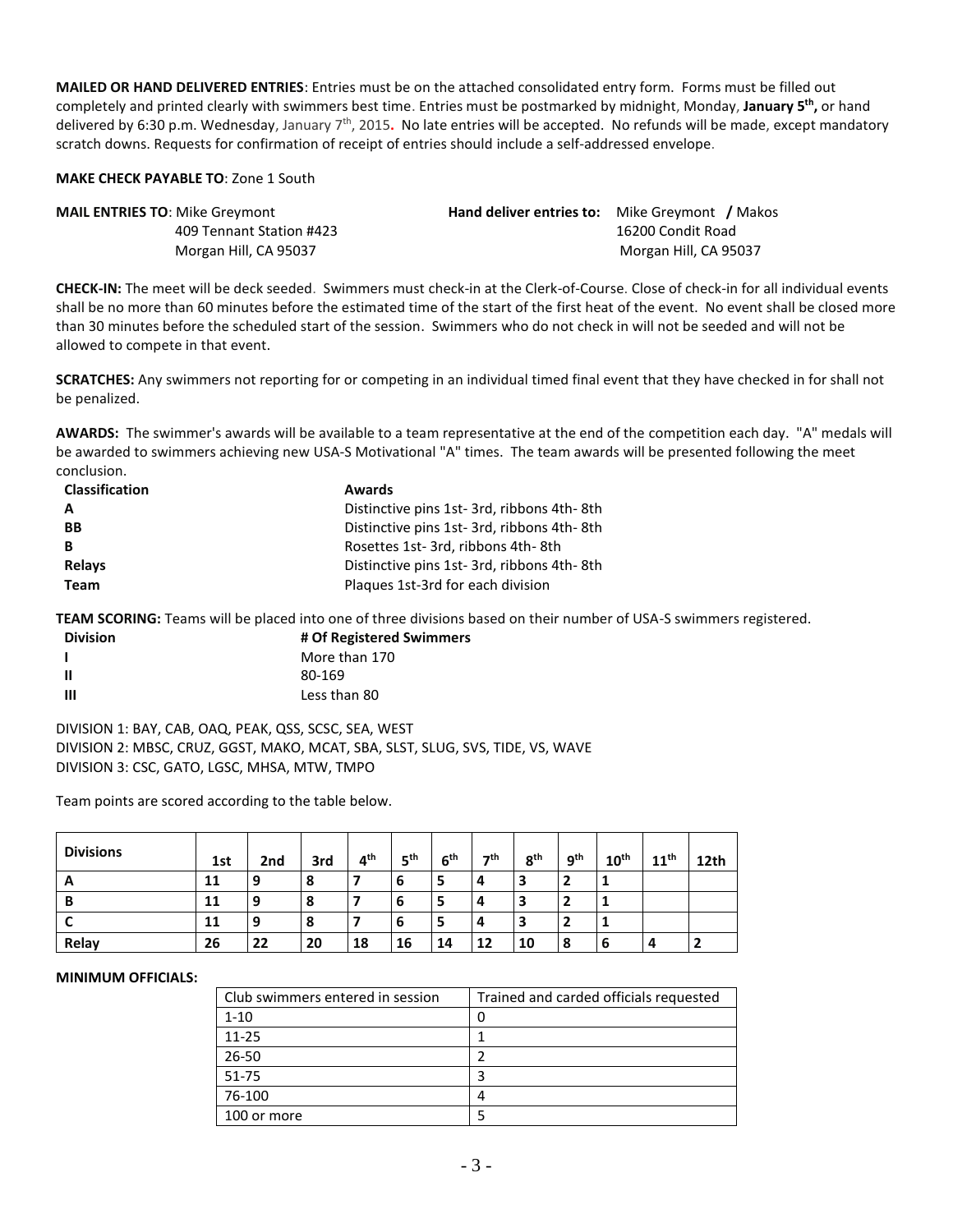### **ADMISSION:** Free.

**REFRESHMENTS:** A snack bar will be available. Coaches and working deck officials will be provided lunch.

**MISCELLANEOUS:** No overnight parking is allowed. Facilities will not be provided after meet hours. Please park only in designated areas. Coaches EZ-Ups and Chairs are the only set up allowed on deck.

| <b>SATURDAY and SUNDAY</b> |           |           |           |                    |  |  |  |  |  |  |  |  |
|----------------------------|-----------|-----------|-----------|--------------------|--|--|--|--|--|--|--|--|
|                            | 8 & UN    | $9 - 10$  | $11 - 12$ | 13-18              |  |  |  |  |  |  |  |  |
|                            | 100 F.R.  | 200 F.R.  | 200 F.R.  | 200 F.R.           |  |  |  |  |  |  |  |  |
|                            | 50 Free   | 100 Free  | 100 Free  | 100 Free           |  |  |  |  |  |  |  |  |
|                            | 25 Back   | 50 Back   | 50 Back   | 100 Back<br>200 IM |  |  |  |  |  |  |  |  |
|                            | 100 IM    | 100 IM    | 100 IM    |                    |  |  |  |  |  |  |  |  |
|                            | 25 Free   | 50 Free   | 50 Free   | 50 Free            |  |  |  |  |  |  |  |  |
|                            | 25 Fly    | 50 Fly    | 50 Fly    | <b>100 Fly</b>     |  |  |  |  |  |  |  |  |
|                            | 25 Breast | 50 Breast | 50 Breast | 100 Breast         |  |  |  |  |  |  |  |  |
|                            | 100 M.R.  | 200 M.R.  | 200 M.R.  | 200 M.R.           |  |  |  |  |  |  |  |  |

# **EVENT SUMMARY**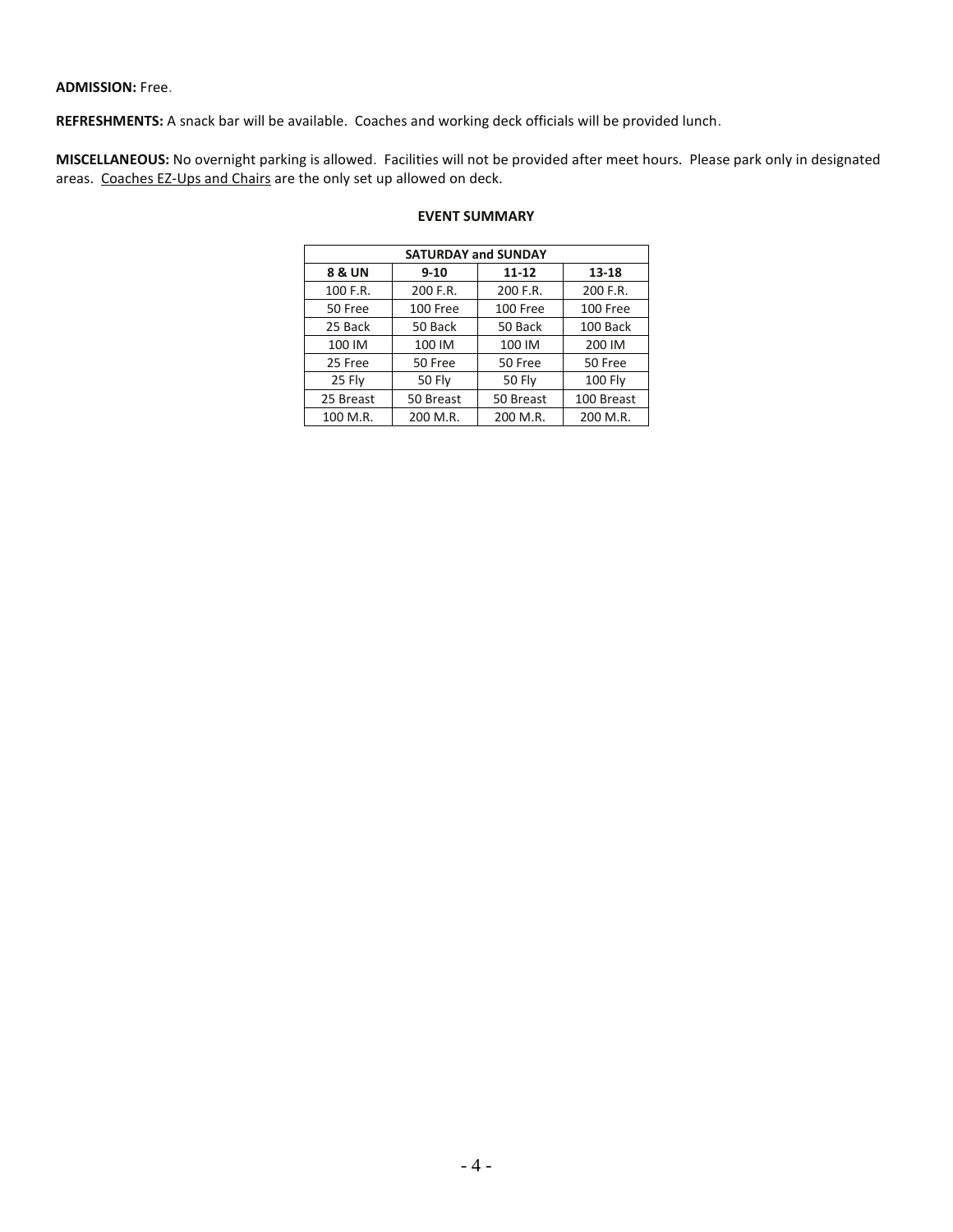## **EVENTS**

| Saturday, January 17 |                          |               |  |  |  |  |  |  |  |  |
|----------------------|--------------------------|---------------|--|--|--|--|--|--|--|--|
| <b>EVENT#</b>        | <b>EVENT#</b>            | <b>EVENT#</b> |  |  |  |  |  |  |  |  |
| 1                    | 15-18 200 Free Relay     | 2             |  |  |  |  |  |  |  |  |
| 3                    | 13-14 200 Free Relay     | 4             |  |  |  |  |  |  |  |  |
| 5                    | 11-12 200 Free Relay     | 6             |  |  |  |  |  |  |  |  |
| 7                    | 10&un 200 Free Relay     | 8             |  |  |  |  |  |  |  |  |
| 9                    | 8&un 200 Free Relay      | 10            |  |  |  |  |  |  |  |  |
| 11                   | 15-18 100 Free           | 12            |  |  |  |  |  |  |  |  |
| 13                   | 13-14 100 Free           | 14            |  |  |  |  |  |  |  |  |
| 15                   | 11-12 100 Free           | 16            |  |  |  |  |  |  |  |  |
| 17                   | 9-10 100 Free            | 18            |  |  |  |  |  |  |  |  |
| 19                   | 8&un 50 Free             | 20            |  |  |  |  |  |  |  |  |
| 21                   | 15-18 100 Back           | 22            |  |  |  |  |  |  |  |  |
| 23                   | 13-14 100 Back           | 24            |  |  |  |  |  |  |  |  |
| 25                   | 11-12 50 Back            | 26            |  |  |  |  |  |  |  |  |
| 27                   | 9-10 50 Back             | 28            |  |  |  |  |  |  |  |  |
| 29                   | 8&un 25 Back             | 30            |  |  |  |  |  |  |  |  |
| 31                   | 15-18 200 IM             | 32            |  |  |  |  |  |  |  |  |
| 33                   | 13-14 200 IM             | 34            |  |  |  |  |  |  |  |  |
| 35                   | 11-12 100 IM             | 36            |  |  |  |  |  |  |  |  |
| 37                   | 9-10 100 IM              | 38            |  |  |  |  |  |  |  |  |
| 39                   | 8&un 100 IM              | 40            |  |  |  |  |  |  |  |  |
| 41                   | 15-18 50 Free            | 42            |  |  |  |  |  |  |  |  |
| 43                   | 13-14 50 Free            | 44            |  |  |  |  |  |  |  |  |
| 45                   | 11-12 50 Free            | 46            |  |  |  |  |  |  |  |  |
| 47                   | 9-10 50 Free             | 48            |  |  |  |  |  |  |  |  |
| 49                   | 8&un 25 Free             | 50            |  |  |  |  |  |  |  |  |
| 51                   | 15-18 100 Fly            | 52            |  |  |  |  |  |  |  |  |
| 53                   | 13-14 100 Fly            | 54            |  |  |  |  |  |  |  |  |
| 55                   | 11-12 50 Fly             | 56            |  |  |  |  |  |  |  |  |
| 57                   | 9-10 50 Fly              | 58            |  |  |  |  |  |  |  |  |
| 59                   | 8&un 25 Fly              | 60            |  |  |  |  |  |  |  |  |
| 61                   | 15-18 100 Breast         | 62            |  |  |  |  |  |  |  |  |
| 63                   | 13-14 100 Breast         | 64            |  |  |  |  |  |  |  |  |
| 65                   | 11-12 50 Breast          | 66            |  |  |  |  |  |  |  |  |
| 67                   | 9-10 50 Breast           | 68            |  |  |  |  |  |  |  |  |
| 69                   | 8&un 25 Breast           | 70            |  |  |  |  |  |  |  |  |
| 71                   | 15-18 200 Medley Relay   | 72            |  |  |  |  |  |  |  |  |
| 73                   | 13-14 200 Medley Relay   | 74            |  |  |  |  |  |  |  |  |
| 75                   | $11-12$ 200 Medley Relay | 76            |  |  |  |  |  |  |  |  |
| 77                   | 9-10 200 Medley Relay    | 78            |  |  |  |  |  |  |  |  |
| 79                   | 8&un 100 Medley Relay    | 80            |  |  |  |  |  |  |  |  |

| Sunday, January 18 |                        |               |  |  |  |  |  |  |  |
|--------------------|------------------------|---------------|--|--|--|--|--|--|--|
| <b>EVENT#</b>      | <b>EVENT#</b>          | <b>EVENT#</b> |  |  |  |  |  |  |  |
| 101                | 15-18 200 Free Relay   | 102           |  |  |  |  |  |  |  |
| 103                | 13-14 200 Free Relay   | 104           |  |  |  |  |  |  |  |
| 105                | 11-12 200 Free Relay   | 106           |  |  |  |  |  |  |  |
| 107                | 10&un 200 Free Relay   | 108           |  |  |  |  |  |  |  |
| 109                | 8&un 200 Free Relay    | 110           |  |  |  |  |  |  |  |
| 110                | 15-18 100 Free         | 112           |  |  |  |  |  |  |  |
| 113                | 13-14 100 Free         | 114           |  |  |  |  |  |  |  |
| 115                | 11-12 100 Free         | 116           |  |  |  |  |  |  |  |
| 117                | 9-10 100 Free          | 118           |  |  |  |  |  |  |  |
| 119                | 8&un 50 Free           | 120           |  |  |  |  |  |  |  |
| 121                | 15-18 100 Back         | 122           |  |  |  |  |  |  |  |
| 123                | 13-14 100 Back         | 124           |  |  |  |  |  |  |  |
| 125                | 11-12 50 Back          | 126           |  |  |  |  |  |  |  |
| 127                | 9-10 50 Back           | 128           |  |  |  |  |  |  |  |
| 129                | 8&un 25 Back           | 130           |  |  |  |  |  |  |  |
| 131                | 15-18 200 IM           | 132           |  |  |  |  |  |  |  |
| 133                | 13-14 200 IM           | 134           |  |  |  |  |  |  |  |
| 135                | 11-12 100 IM           | 136           |  |  |  |  |  |  |  |
| 137                | 9-10 100 IM            | 138           |  |  |  |  |  |  |  |
| 139                | 8&un 100 IM            | 140           |  |  |  |  |  |  |  |
| 141                | 15-18 50 Free          | 142           |  |  |  |  |  |  |  |
| 143                | 13-14 50 Free          | 144           |  |  |  |  |  |  |  |
| 145                | 11-12 50 Free          | 146           |  |  |  |  |  |  |  |
| 147                | 9-10 50 Free           | 148           |  |  |  |  |  |  |  |
| 149                | 8&un 25 Free           | 150           |  |  |  |  |  |  |  |
| 151                | 15-18 100 Fly          | 152           |  |  |  |  |  |  |  |
| 153                | 13-14 100 Fly          | 154           |  |  |  |  |  |  |  |
| 155                | 11-12 50 Fly           | 156           |  |  |  |  |  |  |  |
| 157                | 9-10 50 Fly            | 158           |  |  |  |  |  |  |  |
| 159                | 8&un 25 Fly            | 160           |  |  |  |  |  |  |  |
| 161                | 15-18 100 Breast       | 162           |  |  |  |  |  |  |  |
| 163                | 13-14 100 Breast       | 164           |  |  |  |  |  |  |  |
| 165                | 11-12 50 Breast        | 166           |  |  |  |  |  |  |  |
| 167                | 9-10 50 Breast         | 168           |  |  |  |  |  |  |  |
| 169                | 8&un 25 Breast         | 170           |  |  |  |  |  |  |  |
| 171                | 15-18 200 Medley Relay | 172           |  |  |  |  |  |  |  |
| 173                | 13-14 200 Medley Relay | 174           |  |  |  |  |  |  |  |
| 175                | 11-12 200 Medley Relay | 176           |  |  |  |  |  |  |  |
| 177                | 9-10 200 Medley Relay  | 178           |  |  |  |  |  |  |  |
| 179                | 8&un 100 Medley Relay  | 180           |  |  |  |  |  |  |  |

Use the following URL to find the time standards: http://www.pacswim.org/swim-meet-times/standards